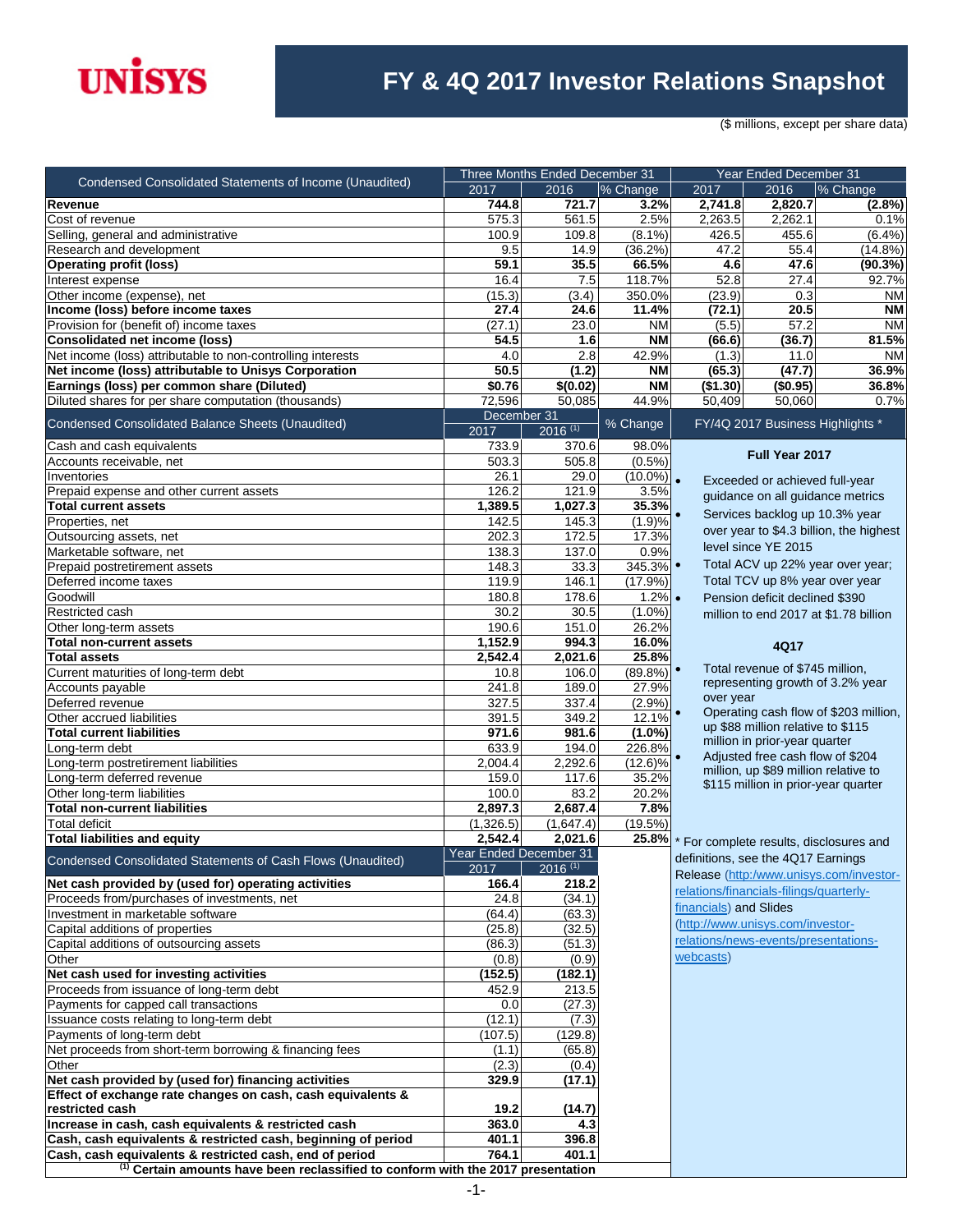# **UNISYS**

#### **4Q17 Revenue Profile (\$M)**



| Segment                         | 4Q17        | 4Q16    | Change          | $\frac{9}{6}$ | In Constant Currency        |
|---------------------------------|-------------|---------|-----------------|---------------|-----------------------------|
| Services                        | \$592.6     | \$596.5 | (\$3.9)         | (0.7%         | $(2.8\%)$                   |
| Technology                      | \$152.2     | \$125.2 | \$27.0          | 21.6%         | 16.2%                       |
| Total                           | \$744.8     | \$721.7 | \$23.1          | 3.2%          | 0.5%                        |
| <b>Segment Detail</b>           | 4Q17        | 4Q16    | Change          | $\%$          | <b>In Constant Currency</b> |
| Cloud & Infrastructure Services | \$333.6     | \$335.1 | (\$1.5)         | (0.4%         | $(2.3\%)$                   |
| <b>Application Services</b>     | \$204.0     | \$217.6 | (\$13.6)        | $(6.3\%)$     | $(8.3\%)$                   |
| <b>BPO Services</b>             | \$55.0      | \$43.8  | \$11.2          | 25.6%         | 20.9%                       |
| Technology                      | \$152.2     | \$125.2 | \$27.0          | 21.6%         | 16.2%                       |
| Total                           | \$744.8     | \$721.7 | \$23.1          | 3.2%          | 0.5%                        |
| Geography                       | <b>4Q17</b> | 4Q16    | Change          | $\%$          | In Constant Currency        |
| U.S.& Canada                    | \$309.1     | \$311.4 | (\$2.3)         | (0.7%         | (0.8%                       |
| International                   | \$435.7     | \$410.3 | \$25.3          | 6.2%          | 1.5%                        |
| Total                           | \$744.8     | \$721.7 | \$23.1          | 3.2%          | 0.5%                        |
| <b>Regional Detail</b>          | <b>4Q17</b> | 4Q16    | Change          | $\frac{9}{6}$ | In Constant Currency        |
| U.S. & Canada                   | \$309.1     | \$311.4 | $(\sqrt{$2.3})$ | (0.7%         | (0.8%                       |
| <b>EMEA</b>                     | \$259.6     | \$204.8 | \$54.7          | 26.7%         | 18.6%                       |
| Asia Pacific                    | \$107.5     | \$127.1 | (\$19.7)        | $(15.5\%)$    | $(16.2\%)$                  |
| Latin America                   | \$68.7      | \$78.4  | (\$9.7)         | (12.4%        | $(13.5\%)$                  |
| Total                           | \$744.8     | \$721.7 | \$23.1          | 3.2%          | 0.5%                        |
| Sector                          | 4Q17        | 4Q16    | Change          | $\frac{9}{6}$ | In Constant Currency        |
| <b>Enterprise Solutions</b>     | \$599.8     | \$587.1 | \$12.7          | 2.2%          | $(1.1\%)$                   |
| U.S. Federal                    | \$145.0     | \$134.6 | \$10.4          | 7.7%          | 7.7%                        |
| Total                           | \$744.8     | \$721.7 | \$23.1          | 3.2%          | 0.5%                        |
| <b>Sector Detail</b>            | 4Q17        | 4Q16    | Change          | $\frac{9}{6}$ | In Constant Currency        |
| U.S. Federal                    | \$145.0     | \$134.6 | \$10.4          | 7.7%          | 7.7%                        |
| Public                          | \$166.9     | \$152.4 | \$14.5          | 9.5%          | 7.4%                        |
| Commercial                      | \$223.7     | \$250.7 | (\$27.0)        | $(10.8\%)$    | $(13.1\%)$                  |
| Financial                       | \$209.2     | \$184.0 | \$25.2          | 13.7%         | 9.2%                        |
| Total                           | \$744.8     | \$721.7 | \$23.1          | 3.2%          | 0.5%                        |
| Revenue Type                    | 4Q17        | 4Q16    | Change          | $\%$          |                             |
| <b>Recurring Services</b>       | \$460.1     | \$453.8 | \$6.3           | 1.4%          |                             |
| <b>Non-Recurring Services</b>   | \$132.5     | \$142.7 | (\$10.2)        | $(7.1\%)$     |                             |
| Technology                      | \$152.2     | \$125.2 | \$27.0          | 21.6%         |                             |
| Total                           | \$744.8     | \$721.7 | \$23.1          | 3.2%          |                             |